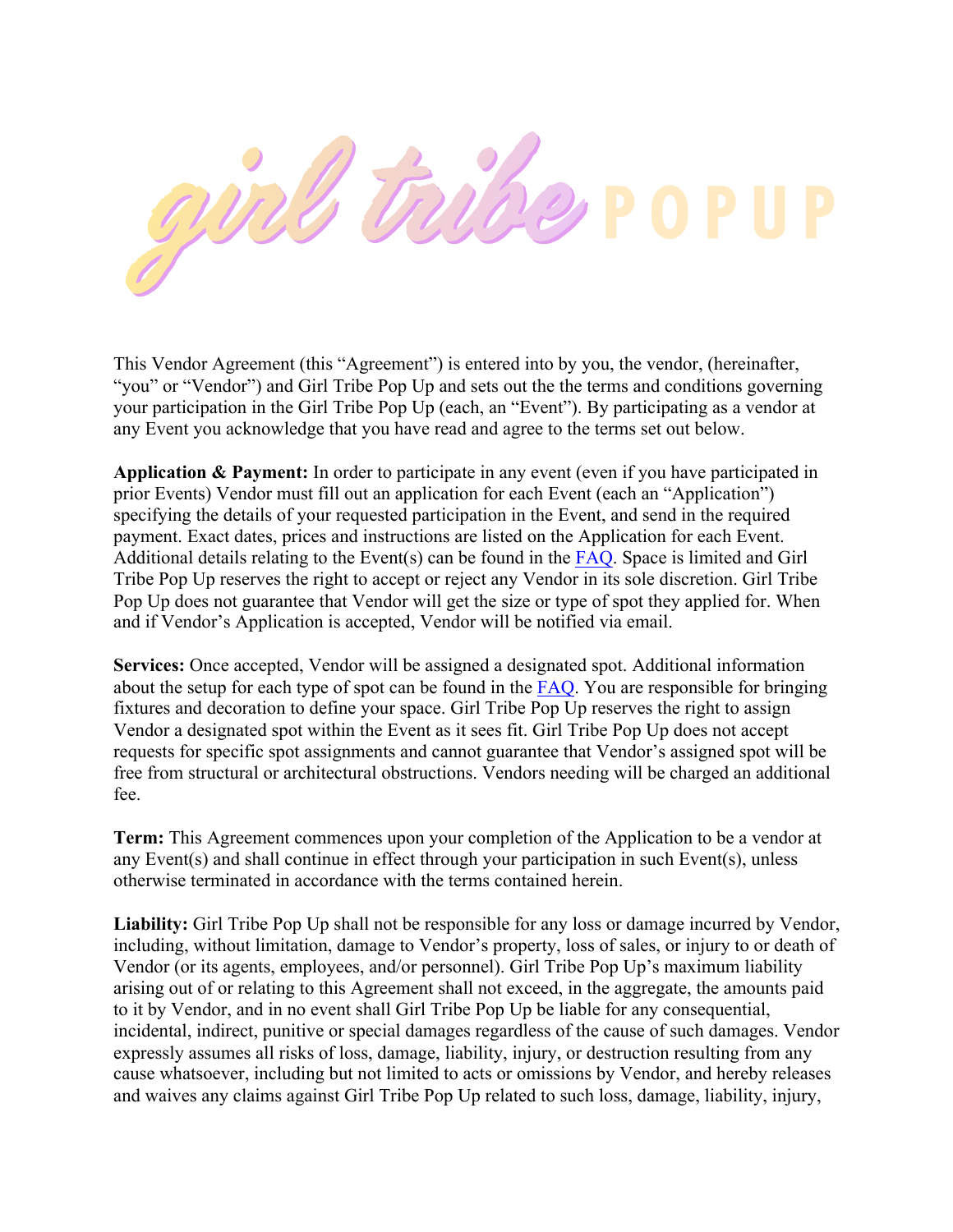and/or destruction. Vendor covenants that it shall be fully responsible for any damages resulting from its participation in any Event, and agrees to indemnify, defend, and hold Girl Tribe Pop Up (and its officers, employees, agents, vendors, affiliates, and representatives) harmless against any claims arising out of or related to Vendor's participation in any Event, including for claims arising out of Vendor's negligent actions or omissions.

**Representations and Warranties:** Girl Tribe Pop Up makes no representation, guarantee, or warranty with respect to any Event. All warranties, express or implied, are hereby disclaimed, including, without limitation, the warranties of marketability and fitness for a particular purpose. Girl Tribe Pop Up does not guarantee any level of attendance at the Event and there will be no refund to Vendors, under any circumstances, except as expressly provided for herein, even after the Event is over. The vendor list, map, and spot assignments are subject to change without notice.

## **Cancellations:** If there is a cancellation:

- 1. **By Vendor:** If Vendor needs to cancel, they must notify Girl Tribe Pop Up by email to Emmalie@shoppinksocial.com. Any cancellations will not receive a refund. By cancelling, Vendor forfeits their spot at the Event.
- 2. **By Girl Tribe Pop Up :** If a cancellation of the Event by Girl Tribe Pop Up is necessary due to unforeseen circumstances, acts of a third party, or other circumstances which (in Girl Tribe Pop Up's sole judgment) may compromise the safety of Event participants, then the Event will not be rescheduled and there will be no refunds to Vendor.

**Assignment:** Vendor may not assign this Agreement to any third party, or delegate any of its obligations without the written consent of Girl Tribe Pop Up. Only the accepted Vendors will be allowed to sell or distribute their goods or services, and/or conduct activities at the Event.

## **Termination:**

- 1. **Termination for Convenience:** This Agreement may be terminated by Girl Tribe Pop Up at any time, with or without cause, immediately upon notice to the Vendor.
- 2. **Termination for Default:** Either party may terminate this Agreement immediately upon notice to the other party in the event of a breach or default by the other party of any term, condition, or covenant of this Agreement.

## **Code of Conduct:**

- 1. You agree to read and abide by all directives, regulations, and Event rules provided to you, including those sent via email to the email address provided on your Application. Girl Tribe Pop Up reserves the right to decline, prohibit, or expel any Vendor exhibit, or prevent any activity, displays, product, or conduct, which (in Girl Tribe Pop Up's sole judgment) is out of keeping with the character of the Event or endangers the venue, any attendee, or other vendors.
- 2. Vendor and its agents, employees, personnel, and/or independent contractors who participate in the Event agree to be bound by this Agreement and shall comply with its